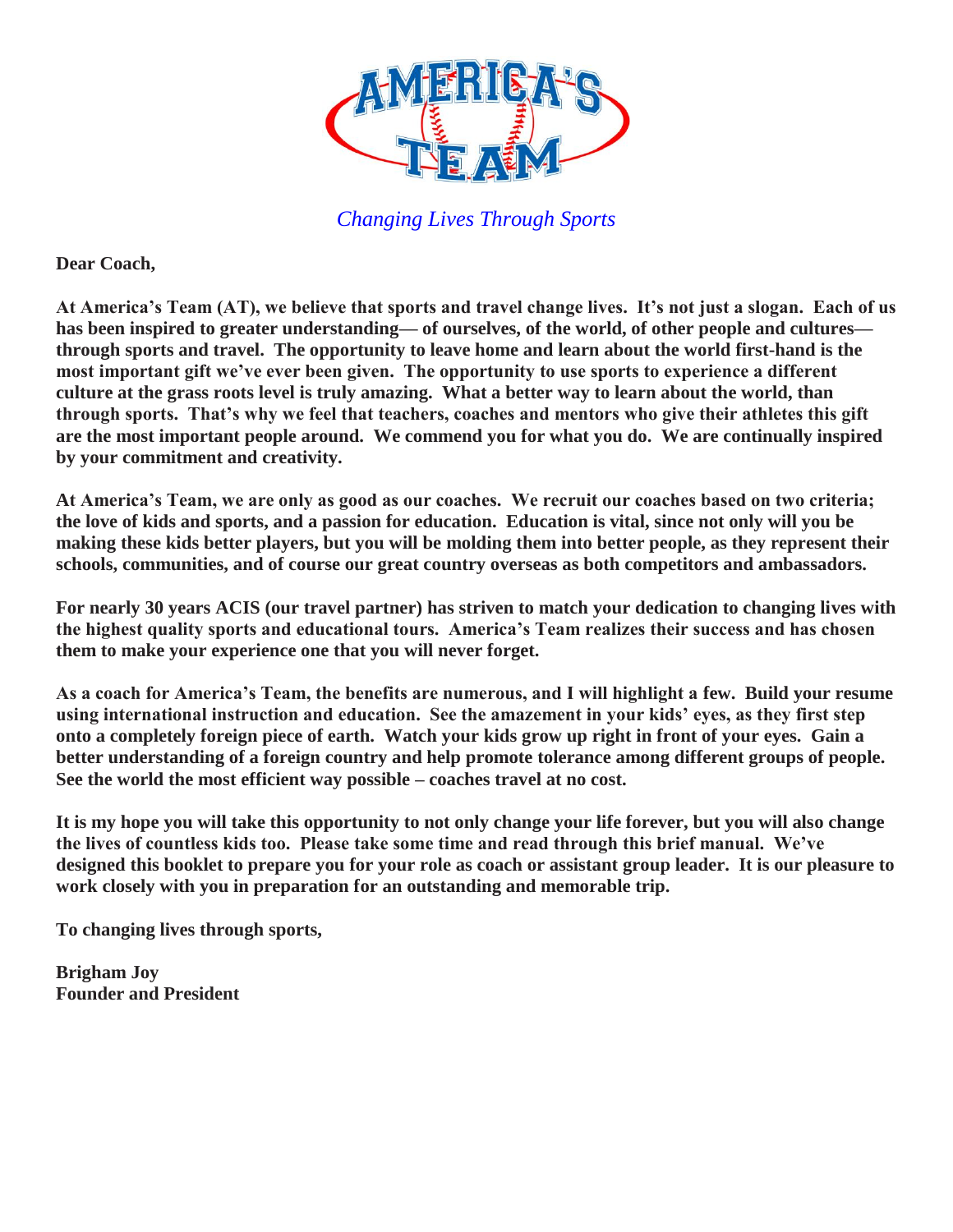

# **BEFORE YOU TRAVEL**

America's Team coaches are selected for a variety of reasons, including their overall desire to see the world changed through sports. Clearly, our program would be limited without the dedication and enthusiasm of each of our coaching professionals. America's Team coaches are expected to work with their recruiter to help construct the team with qualified student-athletes. Below, the recruiting process is explained.

# **How to put the team together**

Coaches Responsibilities

- 1. Provide list of players
- 2. Follow up phone call (we will remind you)
- 3. Welcome players to team

America's Team Responsibilities

- 1. Handle all travel questions
- 2. All accounting and invoicing
- 3. Manage player invitation and registration process
- 4. Provide information and materials to players and parents

# **The team is complete…Key Dates Prior to Departure**

- 60 Days to departure "How to Pack" sent to all travelers...kids, parents and coaches.
- 45 Days to departure Flight information will be made available to all travelers online.
- 45 Days to departure Coach emails entire team practice schedule.
- 30 Days to Departure Uniforms shipped to coach. Coach passes out uniforms at practice.
- 30 Days to Departure The final itinerary is made available to all travelers online.
- 14 Days to Departure All travelers are emailed their e-tickets (airline tickets).
- Departure Date Be at the airport 3 hours prior to your departure time.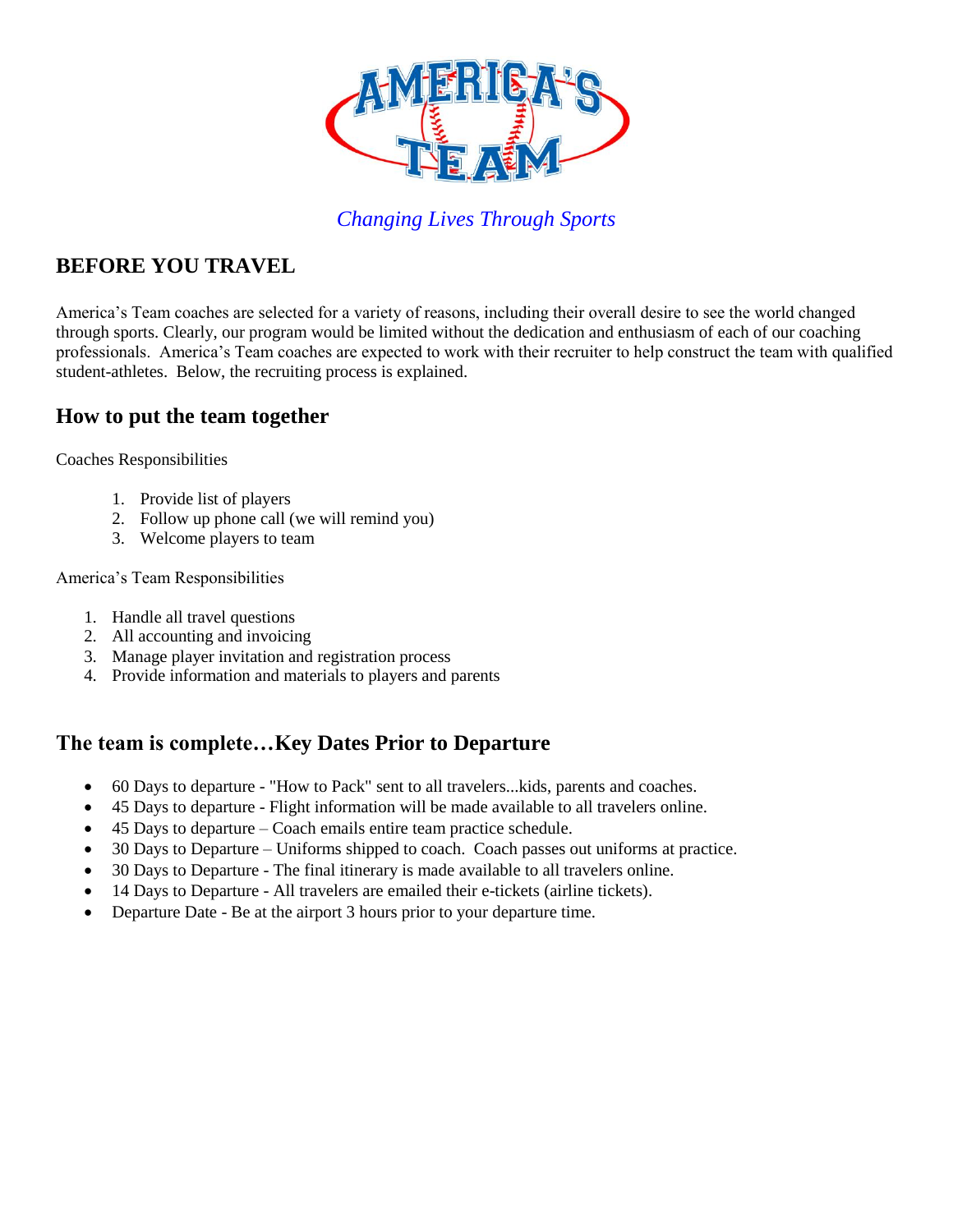

# **ON TOUR**

Coaches and assistant group leaders assume basic responsibility for the following:

- Preparing their group for the trip.
- Providing supervision, educational and coaching leadership and discipline on the trip.
- Handling emergency situations.

# **SETTING THE TONE**

Our priority is to make your trip a success and to take care of every single detail. Your role is to supervise the conduct and oversee the well-being of the participants entrusted to you, and to set the tone for the group. That means giving your athletes daily cues on how to react to their new environment and learn from it. When participants return home, their impression of the trip will be a mirror image of your own. For example, although frustrating experiences sometimes occur when traveling, they need not prevent your group members from having the time of their lives. If there are delays caused by traffic conditions or long lines, your task as "morale officer" will be to help the group rise above the situation. By putting a positive spin on things and meeting frustration with humor, you can turn minor delays and mishaps into experiences that your participants will joke about for years to come.

# **WORKING TOGETHER WITH OTHER GROUPS**

It is possible that you will be on a bus with other teams from the U.S. It is important that you meet with the other coaches and group leaders and your tour manager on the day you arrive. Later, we describe arrival-day activities and the important Arrival Briefing that your tour manager holds on this day. We strongly suggest that coaches and group leaders get together for a Preliminary Group Leader Meeting before the group Arrival Briefing. The purpose of the Preliminary Group Leader Meeting is for group leaders to get to know each other and to make sure that everyone has a common understanding of the rules and the means of enforcement. (See the Student Behavior Guidelines)

If occasions arise where you disagree with another coaches or group leader's interpretation of the rules, it is important not to interfere with that coach's relationship with his or her group. This could create ill feelings and affect the whole trip. Spare yourself future tensions by working out a "bus etiquette" with the other group leaders in advance. Try rotating seats rather than having group leaders take the front seats everyday. The rules listed in the Student Behavior Guidelines are the minimum America's Team requirements for group travel. You might be traveling with other groups who wish to enforce additional rules for their participants. It is important that you and the other group leaders discuss and respect those rules so that everyone on the bus is aware and understands all of the rules that are in effect.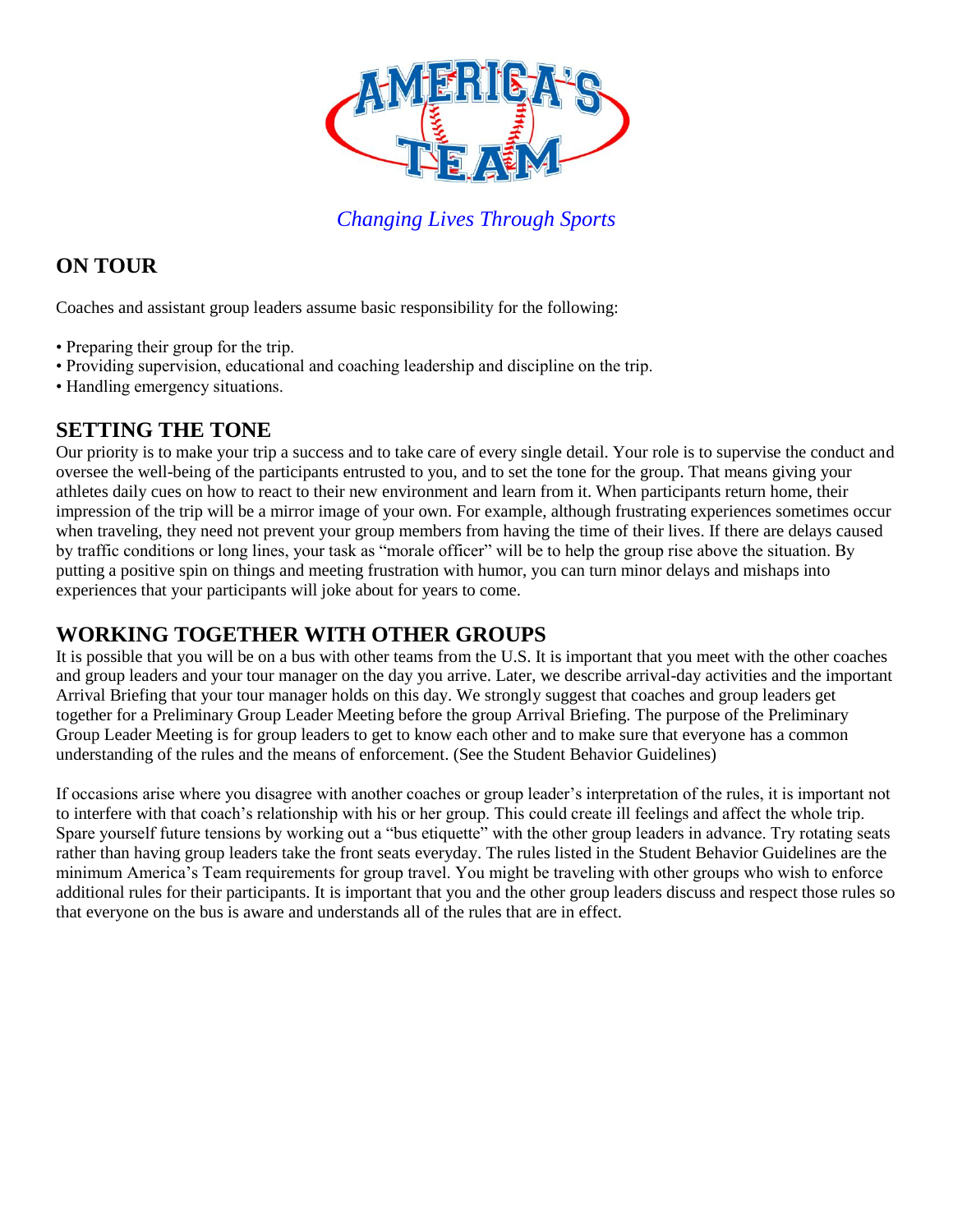

# **DISCIPLINE**

Please note that you are the disciplinarian for your team. Discipline is not the tour manager's job. He or she will report any infractions to you and, of course, will intervene in an emergency situation. But, as the coach and group leader, you are the one responsible for discipline in your group. The crucial elements of discipline are:

### **Enforcing the curfew.**

We recommend that you check all the hotel rooms immediately after curfew.

### **Knowing participants' whereabouts.**

During free time, you should know where your participants are and when they will return. Students must always stay in groups of three or four when they're on their own.

### **Enforcing appropriate behavior in hotels.**

### **Enforcing punctuality and maintaining schedules.**

### **Maintaining attentiveness.**

Participants should not talk, sleep or use headphones during commentary or announcements.

### **Taking precautions.**

Remind your participants to carry a copy of their hotel list at all times in case they get separated from the group.

#### **Monitoring hotel rooms, especially on check-out day.**

This way, you can spot any room damage or any belongings left behind.

### **Keeping participants together.**

You might take a combined group on an evening walking tour in exchange for the other group leader's taking a combined group to an art gallery.

# **RULES FOR COACHES AND GROUP LEADERS**

America's Team must have standard procedures in the unlikely event that a group leader neglects his or her duties. Although such events are extremely rare, this workbook would not be complete without a brief reference to such a possibility. In less serious cases, the tour manager will seek to rectify the matter on the spot. In a more serious case in which the safety or well-being of the group may be jeopardized, the tour manager will contact the nearest AT/ACIS office. A serious infraction could result in a group leader's temporary suspension from the group or being removed from the trip and returned to the U.S. at his or her expense.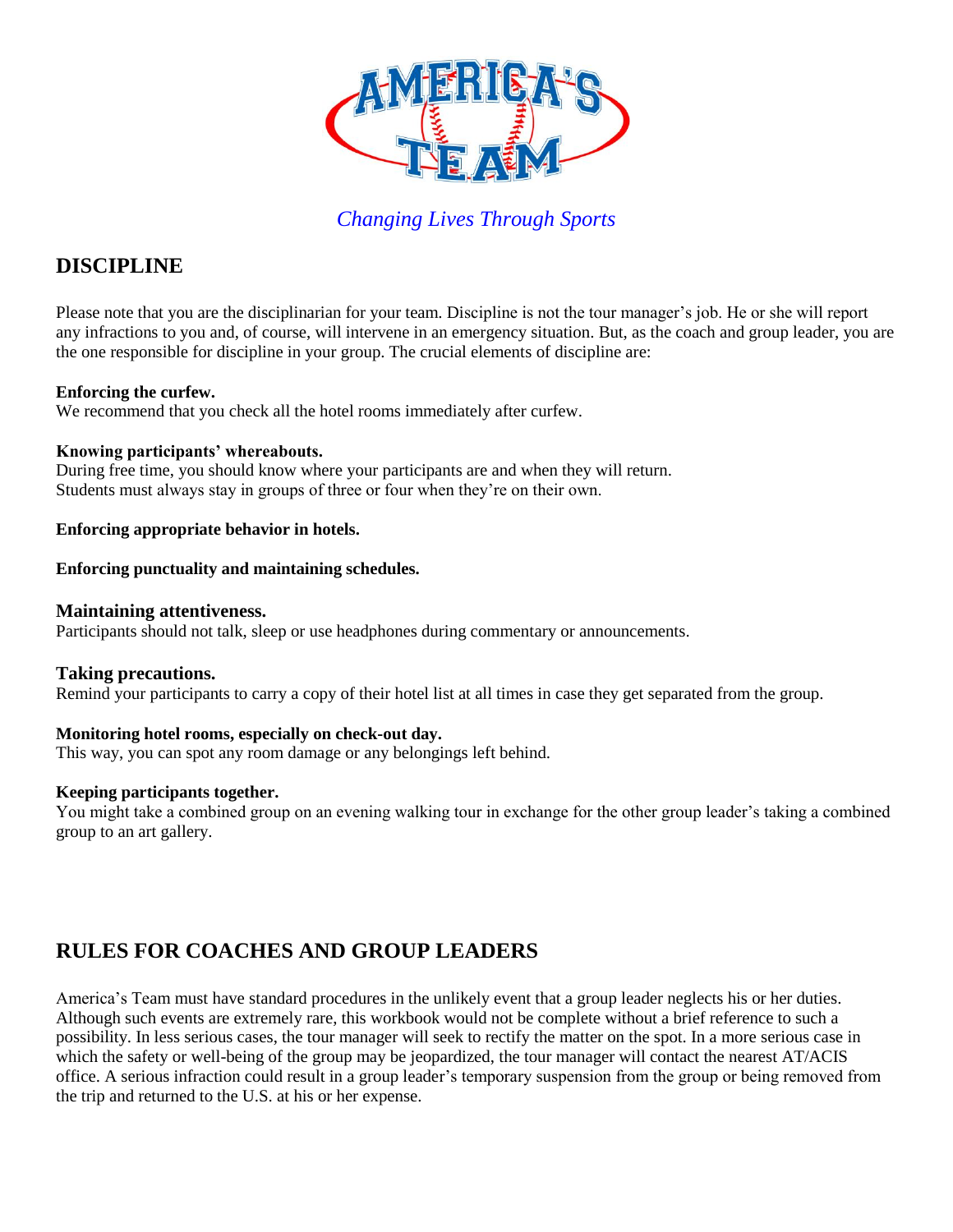

# **IN CASE OF EMERGENCY**

You and the tour manager are primarily responsible for resolving emergencies involving any of your group participants. Your tour manager has access to 24/7 support, but please remember that the tour manager has responsibility for the whole bus. If you have any problems before you meet your tour manager, including flight delays, it is the group leader's responsibility to call the AT/ACIS Emergency Number. In unusual cases involving a medical emergency or lost passport, after discussing the matter with your tour manager, you may have to stay behind with a participant. Your assistant group leader or another adult can take over the supervision of the group. Under no circumstances should a minor be left without adult supervision.

### **Emergency Contact Numbers**

The following phone numbers are subject to change and you will be given a reference card with your uniform packet prior to departure.

| In the USA                         | <i>office hours</i> 800 888 2247<br><i>after hours</i> 617 450 5678 (collect)                   |
|------------------------------------|-------------------------------------------------------------------------------------------------|
| In France                          | <i>office hours</i> 01 44 39 04 24<br>after hours 06 08 24 70 94                                |
| In the UK                          | <i>office hours</i> 020 7590 7474<br>after hours 07775 796 473                                  |
| In all other<br>European countries | office hours 00 44 20 7590 7474<br>after hours 00 44 7775 796 473                               |
| In all other <i>countries</i>      | <i>office hours</i> 001 617 236 2051 (collect)<br><i>after hours</i> 001 617 450 5678 (collect) |

ACIS office hours are from 10 am - 6 pm eastern standard time. In case of illness or injury call **Team Assist**, our roundthe clock, 365-day travel assistance provider. Identify yourself as an ACIS participant and provide the Team Assist ID number, **AT 507**.

Within the USA 800 472 0906 Outside the USA 954 659 7934 (collect)

**If you are unable to call collect, keep a record of the call and Team Assist will reimburse you.**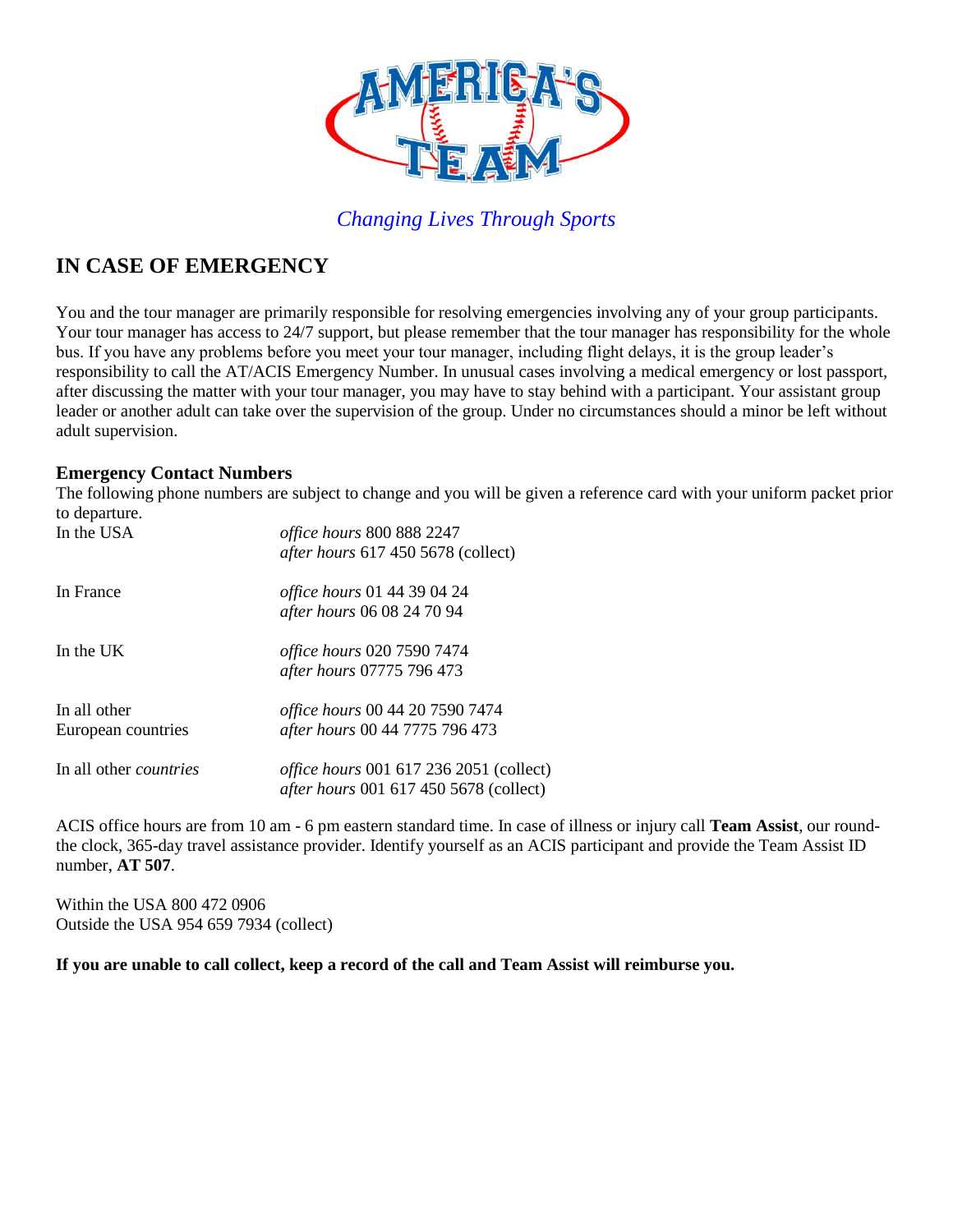

# **LAST MINUTE QUESTIONS**

Below are a few unfortunate scenarios that may arise before or during your tour. Never hesitate to call AT/ACIS with any questions you may have. Remember, while on tour your tour manager is your best resource and therefore should be consulted immediately, if possible, in any situations requiring assistance.

# **BEFORE LEAVING**

### **Q: What if there is a last-minute participant cancellation?**

**A:** AT/ACIS will contact you with a last minute roster prior to departure. This roster will contain the most current information and all emergency contact information for each traveling passenger. The tour manager overseas will also have this information prior to your departure.

### **Q: What if one of our air tickets is lost?**

**A:** Call AT/ACIS immediately.

# **AT THE AIRPORT**

.

### **Q: What if one of our air tickets is lost or stolen?**

**A:** Go to the airline and show them a photocopy of the lost ticket. A replacement fee may have to be paid by the party who lost the ticket. If there are any further problems concerning replacement, call AT/ACIS.

### **Q: What if our flight has been delayed more than one hour?**

**A:** Always inform AT/ACIS so that we may notify your tour manager at the arrival city.

### **Q: What if our flight has been cancelled?**

**A:** Work with the airline to rebook your group and inform AT/ACIS. Don't leave the airport until you have been rebooked with confirmed seats (if possible) on the next available flight.

#### **Q: What if we have missed our flight?**

**A:** Work with the airline to rebook, then call AT/ACIS. Don't leave the airport until you have been rebooked with confirmed seats (if possible) on the next available flight.

### **Q: What if a suitcase is lost or damaged?**

**A:** Inform the airline immediately and fill out the proper claim form. If the affected group member has purchased Ultimate or Comprehensive Protection, he or she will enjoy protection coverage.

# **ON TOUR**

#### **Q: What if one of my participants becomes ill or injured?**

**A:** Inform your tour manager, who will help you contact Team Assist. If you are not with your tour manager, go to the nearest payphone and contact Team Assist, they will advise you how to find a physician or emergency care.

#### **Q: What if luggage has been lost or damaged while not in the custody of an airline?**

**A:** Inform your tour manager, who will assist you in contacting local police. Fill out a police report detailing all items missing. Participants with Ultimate or Comprehensive Protection may file a claim upon returning home.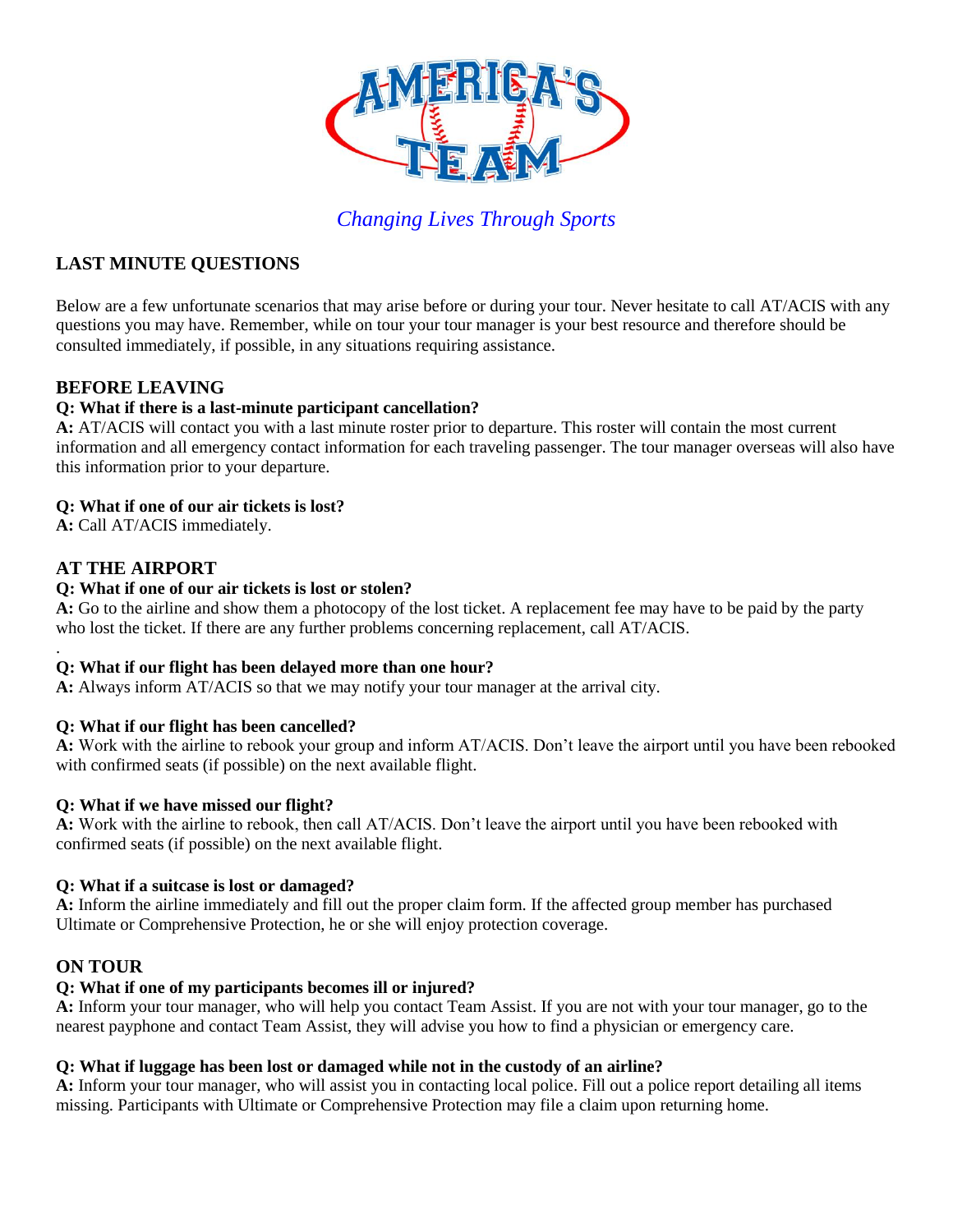

### **Q: What if a participant's air ticket is missing?**

**A:** Inform your tour manager. If you are not with your tour manager, get to the nearest payphone and contact the airline who issued the tickets.

### **Q: What if a participant loses his or her passport?**

**A:** Inform your tour manager. If you are not with your tour manager, get to the nearest payphone and contact the local U.S. embassy or consulate. If you are unable to do either one of these things, contact Team Assist.

# **STUDENT BEHAVIOR GUIDELINES**

AT/ACIS student athletes review the following Student Behavior Guidelines prior to departure. It is important that you adhere to these guidelines so everyone may have a safe time on tour.

# **Behavior Guidelines**

1. **Alcohol.** In some countries, it is customary to have beer or wine with meals. Students under 21 must obtain their parents' or legal guardians' written permission to sample beer or wine at mealtime. Sampling is limited to one glass of beer or wine at dinner, and a group leader must be present. Some coaches may not permit drinking of wine or beer for students under 21; in all cases, you will be subject to the wishes of your coach, event recruiter, and parents.

2. **Visiting Friends or Relatives.** If such visits involve temporarily leaving the program, you will need a letter of permission from your parent or legal guardian. The letter must be given to your event coordinator **no later** than 14 days prior to your departure. Guests or friends may not under any circumstances ride on the AT bus with you or spend the night in your hotel room.

3. **Attendance at Meals.** You are expected to be with your group at breakfast and dinner, unless special permission has been obtained from your coach.

4. **Weapons** such as knives, firearms or firecrackers may not be carried or bought by students.

5. **Drugs.** Possession or use of illegal substances (as governed by USA laws) is absolutely forbidden, and will result in dismissal from the group and a return home at the parents' or guardians' expense.

6. **Motor Vehicles** of any kind may **NOT** be rented or driven by students.

7. **Curfew.** A general midnight curfew applies to all ATI trips. Unless there is a coach supervised activity running past midnight, you must be in your hotel room from midnight until the next morning. Respect other hotel guests by keeping noise to a minimum after 10 p.m. Different curfew restrictions may apply on homestay programs. You are expected to respect the wishes of your homestay family.

8. **Sexual Misconduct.** You may be sent home at the parents' or guardians' expense for inappropriate sexual conduct.